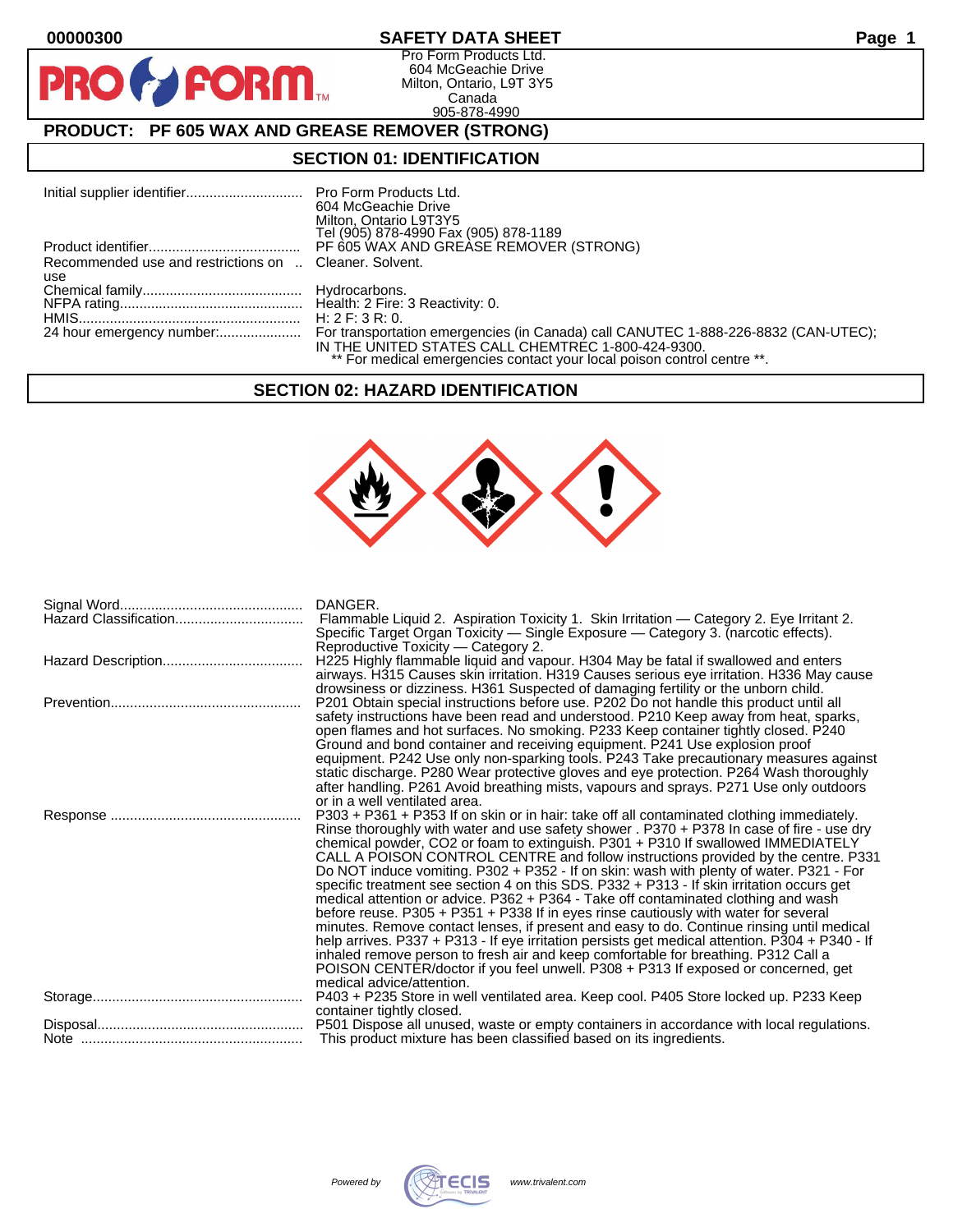## **PRODUCT: PF 605 WAX AND GREASE REMOVER (STRONG)**

| <b>SECTION 03: COMPOSITION / INFORMATION ON INGREDIENTS</b> |            |          |  |
|-------------------------------------------------------------|------------|----------|--|
| CHEMICAL NAME AND SYNONYMS                                  | CAS#       | IWT. %   |  |
| Xylene                                                      | 1330-20-7  | 75-85    |  |
| Solvent naphtha (petroleum), light aliph. (VM&P Naphtha)    | 64742-89-8 | 7-13     |  |
| Isopropyl Alcohol                                           | 67-63-0    | $7 - 13$ |  |

### **SECTION 04: FIRST-AID MEASURES**

| In case of contact, immediately flush eyes, keeping eyelids open, with plenty of water for at                                                                                                                                                                                                                                                                                                                                   |
|---------------------------------------------------------------------------------------------------------------------------------------------------------------------------------------------------------------------------------------------------------------------------------------------------------------------------------------------------------------------------------------------------------------------------------|
| least 15 minutes. Obtain medical attention.<br>Remove all contaminated clothing and immediately wash the exposed areas with copious<br>amounts of water for a minimum of 30 minutes or up to 60 minutes for critical body areas. If                                                                                                                                                                                             |
| irritation persists, seek medical attention.<br>If inhaled, remove to fresh air. If not breathing, give artificial respiration. If breathing is<br>difficult, give oxygen, obtain medical attention.                                                                                                                                                                                                                            |
| Rinse mouth with water. Do not induce vomiting. If spontaneous vomiting occurs have                                                                                                                                                                                                                                                                                                                                             |
| victim lean forward with head down to prevent aspiration of fluid into the lungs. Never give<br>anything by mouth to an unconscious person.<br>Treat victims symptomatically. The main hazard from ingestion is aspiration of the liquid<br>into the lungs producing chemical pneumonitis. In the event of an incident involving this<br>product ensure that medical authorities are provided a copy of this safety data sheet. |

### **SECTION 05: FIRE-FIGHTING MEASURES**

| Suitable and unsuitable extinguishing<br>media<br>Specific hazards arising from the | "Alcohol" foam, CO2, dry chemical. In cases of larger fires, water spray should be used.<br>Do not use water in a jet.<br>Oxides of carbon (CO, CO2). Hydrocarbon fumes and smoke.                                                                                                                                                                                                    |  |
|-------------------------------------------------------------------------------------|---------------------------------------------------------------------------------------------------------------------------------------------------------------------------------------------------------------------------------------------------------------------------------------------------------------------------------------------------------------------------------------|--|
| hazardous product, such as the nature of<br>any hazardous combustion products       |                                                                                                                                                                                                                                                                                                                                                                                       |  |
| Special protective equipment and<br>precautions for fire-fighters                   | Firefighter should be equipped with self-contained breathing apparatus and full protective<br>clothing to protect against potentially toxic and irritating fumes. Cool fire-exposed<br>containers with cold water spray. Heat will cause pressure buildup and may cause<br>explosive rupture. Keep run-off water from entering sewers and other waterways. Dike for<br>water control. |  |
| Unusual fire / explosion hazards                                                    | Vapours may be heavier than air. May travel long distances along the ground before<br>igniting and flashing back to vapour source.                                                                                                                                                                                                                                                    |  |
| <b>SECTION 06: ACCIDENTAL RELEASE MEASURES</b>                                      |                                                                                                                                                                                                                                                                                                                                                                                       |  |

 Leak/spill.................................................. Ventilate. Eliminate all sources of ignition. Contain the spill. Avoid all personal contact. Evacuate all non-essential personnel. Prevent runoff into drains, sewers, and other waterways. Cover spill with absorbent material and place in appropriate containers. Spill area can be washed with water. Collect wash water for approved disposal. Spilled material and water rinses are classified as chemical waste, and must be disposed of in accordance with current local, provincial, state, and federal regulations.

# **SECTION 07: HANDLING AND STORAGE**

| Store away from oxidizing and reducing materials. Store away from sunlight. | before eating or drinking.<br>Conditions for safe storage, including any<br>incompatibilities | against build-up of static which may arise from appliances, handling and the containers in<br>which product is packed. Ground handling equipment. Avoid all skin contact and ventilate<br>adequately, otherwise wear an appropriate breathing apparatus. Avoid breathing vapours<br>or mist. Handle and open container with care. Employees should wash hands and face<br>Keep away from heat, sparks, and open flames. Keep container closed when not in use. |
|-----------------------------------------------------------------------------|-----------------------------------------------------------------------------------------------|----------------------------------------------------------------------------------------------------------------------------------------------------------------------------------------------------------------------------------------------------------------------------------------------------------------------------------------------------------------------------------------------------------------------------------------------------------------|
|-----------------------------------------------------------------------------|-----------------------------------------------------------------------------------------------|----------------------------------------------------------------------------------------------------------------------------------------------------------------------------------------------------------------------------------------------------------------------------------------------------------------------------------------------------------------------------------------------------------------------------------------------------------------|

# **SECTION 08: EXPOSURE CONTROLS / PERSONAL PROTECTION**

| <b>IINGREDIENTS</b> | <b>ACGIH TLV</b><br><b>TWA</b>               | STEL      | OSHA PEL<br><b>IPEL</b> | <b>STEL</b>     | <b>NIOSH</b><br><b>IREL</b> |
|---------------------|----------------------------------------------|-----------|-------------------------|-----------------|-----------------------------|
| Xylene              | 50 ppm<br>CA ON: 100ppm (TWA); 150ppm (STEL) | $150$ ppm | 100 ppm TWA             | Not established | Not established             |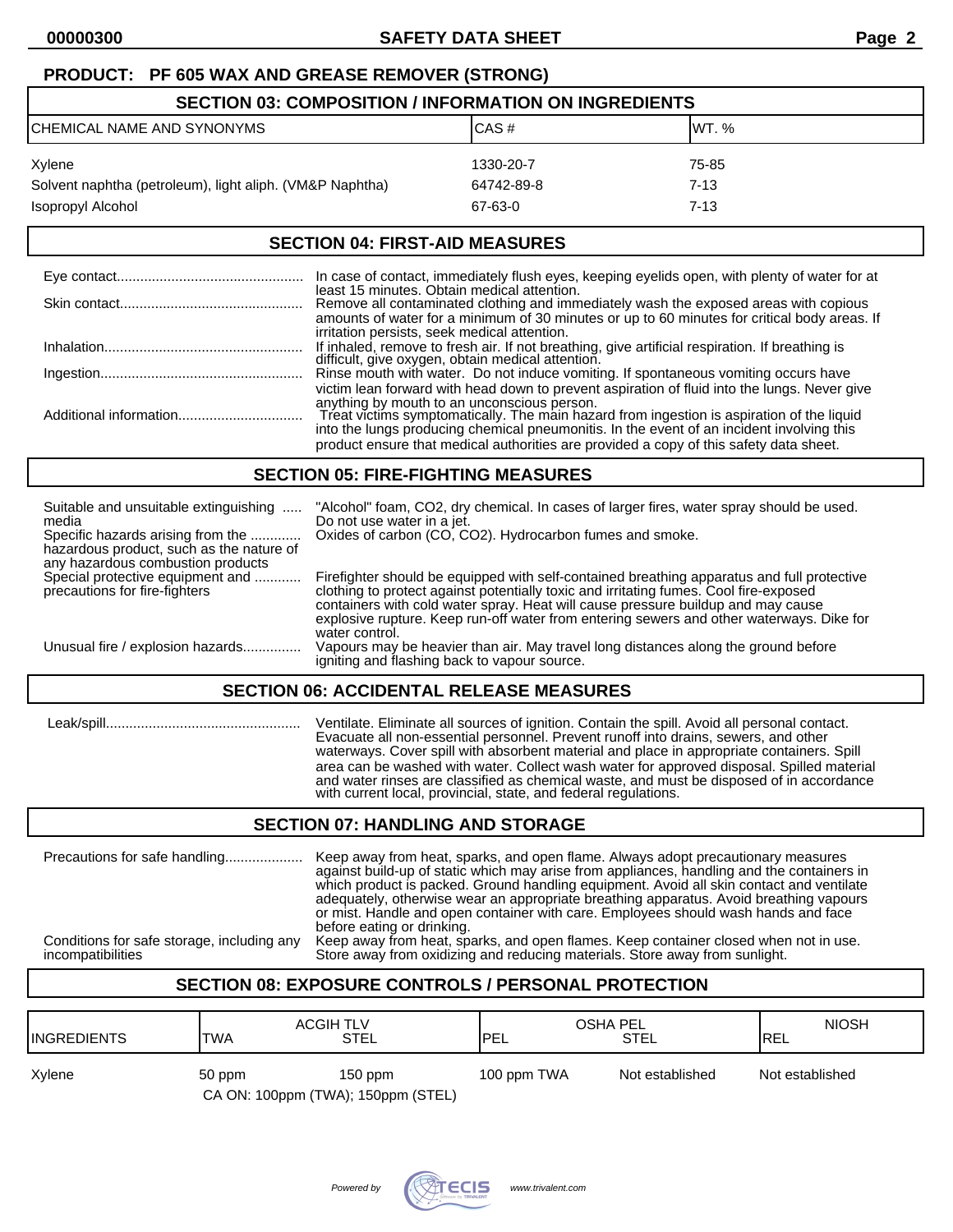# **SECTION 08: EXPOSURE CONTROLS / PERSONAL PROTECTION**

| <b>INGREDIENTS</b>                                                                                                                                                                                                                                                                                                                                                                                                                                                                                                                                                            | TWA       | <b>ACGIH TLV</b><br><b>STEL</b>      | <b>OSHA PEL</b><br>lpel | <b>STEL</b>     | <b>NIOSH</b><br>IREL |
|-------------------------------------------------------------------------------------------------------------------------------------------------------------------------------------------------------------------------------------------------------------------------------------------------------------------------------------------------------------------------------------------------------------------------------------------------------------------------------------------------------------------------------------------------------------------------------|-----------|--------------------------------------|-------------------------|-----------------|----------------------|
| Solvent naphtha<br>(petroleum), light aliph.<br>(VM&P Naphtha)                                                                                                                                                                                                                                                                                                                                                                                                                                                                                                                | $100$ ppm | 300 ppm                              | $100$ ppm               | Not established | Not established      |
| Isopropyl Alcohol                                                                                                                                                                                                                                                                                                                                                                                                                                                                                                                                                             | 200 ppm   | $400$ ppm                            | 400 ppm (TWA)           | 500 ppm         | 400 ppm              |
|                                                                                                                                                                                                                                                                                                                                                                                                                                                                                                                                                                               |           | CA ON: 200 ppm (TWA), 400 ppm (STEL) |                         |                 |                      |
| Personal Protective Equipment<br>Liquid chemical goggles.<br>Local exhaust ventilation is recommended. Wear an appropriate, properly fitted respirator<br>when contaminant levels exceed the recommended exposure limits.<br>Chemical resistant gloves.<br>Wear adequate protective clothes.<br>Safety boots per local regulations.<br>Emergency showers and eye wash stations should be available.<br>Local exhaust at points of emission. Ventilation system must be designed vapor and<br>Appropriate engineering controls<br>explosion proof for handling solvent vapors. |           |                                      |                         |                 |                      |

### **SECTION 09: PHYSICAL AND CHEMICAL PROPERTIES**

### **SECTION 10: STABILITY AND REACTIVITY**

|                                       | Stable at normal temperatures and pressures.<br>Avoid heat, sparks and flames. Explosive reactions can occur in the presence of strong<br>oxidizing agents. |
|---------------------------------------|-------------------------------------------------------------------------------------------------------------------------------------------------------------|
| Possibility of hazardous reactions    | Hazardous polymerization will not occur.                                                                                                                    |
| Conditions to avoid, including static | Keep away from heat. Incompatible with strong oxidizers. Aldehydes. Halogenated                                                                             |
| discharge, shock or vibration         | compounds. Strong acids.                                                                                                                                    |
| Hazardous decomposition products      | By fire: Oxides of carbon (CO,CO2). Dense black smoke.                                                                                                      |

# **SECTION 11: TOXICOLOGICAL INFORMATION**

| <b>INGREDIENTS</b>                                       | LC50                                   | ILD50                                                  |
|----------------------------------------------------------|----------------------------------------|--------------------------------------------------------|
| Xylene                                                   | 6350 ppm 4 hours rat                   | >3523 mg/kg rat oral                                   |
| Solvent naphtha (petroleum), light aliph. (VM&P Naphtha) | 3400 ppm 4hr Rat                       | >2000 mg/kg Oral Rat >2000<br>mg/kg Dermal Rat         |
| Isopropyl Alcohol                                        | 72600 mg/m3, rat (4 hr)                | 1870 mg/kg (oral, rat).<br>4059 mg/kg (dermal, rabbit) |
| Doute of overgours                                       | Eug contact, Clair contact, Inholation |                                                        |

Route of exposure..................................... Eye contact. Skin contact. Inhalation.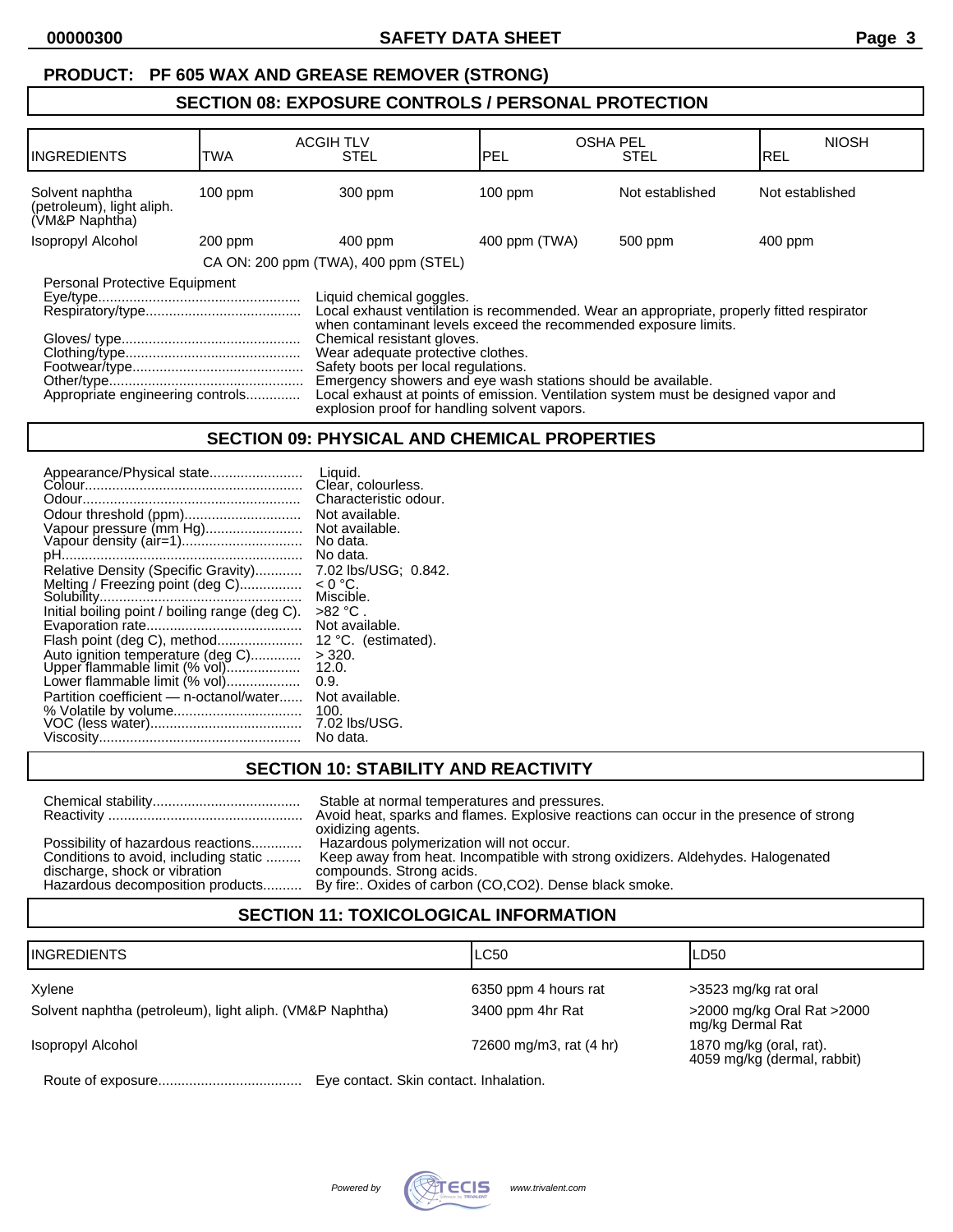### **PRODUCT: PF 605 WAX AND GREASE REMOVER (STRONG)**

### **SECTION 11: TOXICOLOGICAL INFORMATION**

|                                    | Contact with skin may cause moderate to severe irritation. Skin absorption of material may<br>cause systemic toxicity. Contact with eyes may cause irritation. Excessive inhalation of<br>vapours can cause respiratory irritation, dizziness, headache, vomiting and<br>unconsciousness. Aspiration of material into the lungs can cause chemical pneumonitis<br>which can be fatal.                                                                   |
|------------------------------------|---------------------------------------------------------------------------------------------------------------------------------------------------------------------------------------------------------------------------------------------------------------------------------------------------------------------------------------------------------------------------------------------------------------------------------------------------------|
| Effects of chronic exposure        | Breathing high concentrations of vapour may cause anesthetic effects and serious health<br>effects. Prolonged or repeated skin contact may cause drying or cracking of skin. Chronic<br>exposure to organic solvent vapours have been associated with various neurotoxic effects<br>including permanent brain and/or nervous system damage, kidney, liver, blood damage<br>and reproductive effects among women. Symptoms may include nausea, vomiting, |
|                                    | abdominal pain, headache, impaired memory, loss of coordination, insomnia and breathing<br>difficulties.                                                                                                                                                                                                                                                                                                                                                |
|                                    | This product contains ethylbenzene. Ethylbenzene is known to the state of California to                                                                                                                                                                                                                                                                                                                                                                 |
|                                    | cause cancer and developmental effects.<br>High level exposure to Xylene in some animal studies have been reported to cause health<br>effects on the developing embryo/fetus. The relevance of this to humans is not known.                                                                                                                                                                                                                             |
| Sensitizing capability of material | None known.                                                                                                                                                                                                                                                                                                                                                                                                                                             |

### **SECTION 12: ECOLOGICAL INFORMATION**

Environmental........................................... Do not allow to enter waters, waste water or soil. Persistence and degradability...................

### **SECTION 13: DISPOSAL CONSIDERATIONS**

contaminated packaging

Information on safe handling for disposal . Dispose of as an industrial waste in a manner acceptable to good waste management<br>and methods of disposal, including any practice and in accordance with applicable local, provinc practice and in accordance with applicable local, provincial/State or federal regulations.

### **SECTION 14: TRANSPORT INFORMATION**

|                              | UN1993 - FLAMMABLE LIQUID, N.O.S. (Isopropyl Alcohol) - Class 3 - Packing Group II -<br>This product meets the Limited Quantity exemption when packaged in containers less than<br>1 Litre. |
|------------------------------|---------------------------------------------------------------------------------------------------------------------------------------------------------------------------------------------|
| DOT Classification (Road)    | UN1993 - FLAMMABLE LIQUID, N.O.S. (Isopropyl Alcohol) - Class 3 - PGII. Ltd Qty (1<br>Liter/0.26 Gallons).                                                                                  |
|                              | UN1993 - FLAMMABLE LIQUID, N.O.S. (Isopropyl Alcohol) - Class 3 - PGII.<br>Limited<br>Quantity.                                                                                             |
| IMDG Classification (Marine) | UN1993 - FLAMMABLE LIQUID, N.O.S. (Isopropyl Alcohol) - Class 3 - PGII. Limited<br>Quantity.                                                                                                |
|                              | No.<br>In accordance with Part 2.2.1 of the Transportation of Dangerous Goods Regulations (July<br>2, 2014) - we certify that classification of this product is correct                     |
|                              |                                                                                                                                                                                             |

### **SECTION 15: REGULATORY INFORMATION**

| WHMIS 1988 classification<br><b>SARA Title III</b>                                                  | B <sub>2</sub> . D <sub>2</sub> A. D <sub>2</sub> B.<br>On Domestic Substances List (DSL).<br>All components are listed.<br>This product is considered hazardous under the OSHA Hazard Communication Standard. |
|-----------------------------------------------------------------------------------------------------|----------------------------------------------------------------------------------------------------------------------------------------------------------------------------------------------------------------|
| Section 302 - extremely hazardous                                                                   | None.                                                                                                                                                                                                          |
| substances<br>Section 311/312 - hazard categories<br>EPA hazardous air pollutants (HAPS)<br>40CFR63 | Immediate health, delayed health, fire hazard.<br>Xylene. Ethylbenzene.                                                                                                                                        |
|                                                                                                     | *WARNING: This product contains a chemical known to the State of California to cause<br>cancer.                                                                                                                |

### **SECTION 16: OTHER INFORMATION**

REGULATORY AFFAIRS. Trivalent Data Systems Ltd. www.trivalent.com. (800) 387-7981. DISCLAIMER: All information appearing herein is based upon data obtained from experience and recognized technical sources. To the best of our knowledge, it is believed to be correct as of the date of issue but we make no representations as to its accuracy or